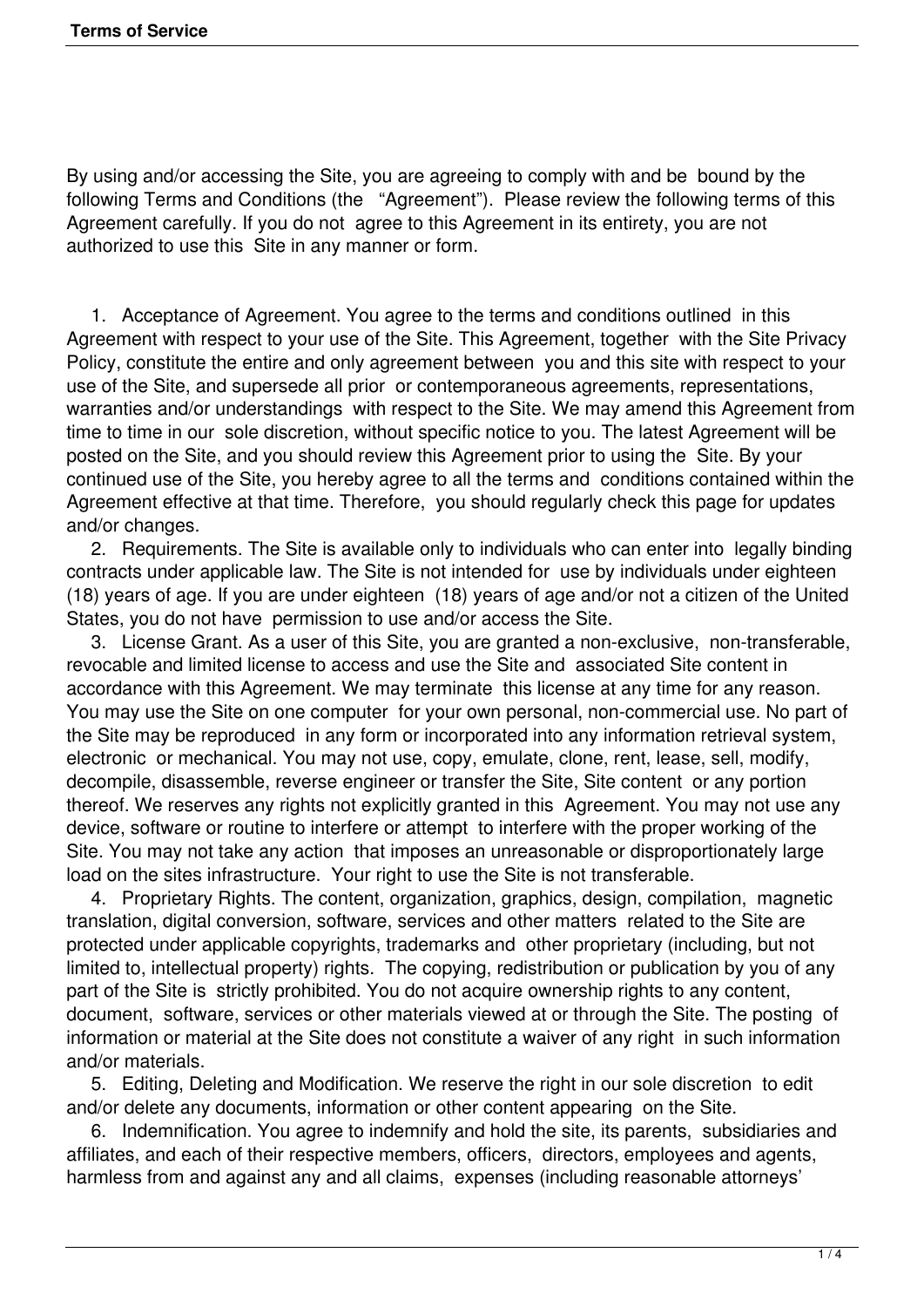fees, costs and settlement costs), damages, suits, costs, demands and/or judgments whatsoever, made by any third party due to or arising out of or in connection with: (a) your use of the Site; (b) your breach of this Agreement; © your violation of any rights of another individual and/or entity; and/or (d) your use of any products and/or services provided from an Service Provider Affiliate. The provisions of this paragraph are for the benefit of this site, its parent, subsidiaries and affiliates, and each of their respective officers, directors, employees, agents, shareholders, licensors, suppliers and attorneys. Each of these individuals and entities shall have the right to assert and enforce these provisions directly against you on its own behalf.

 7. Disclaimer of Warranties. THE SITE AND ANY PRODUCTS AND/OR SERVICES THAT YOU MAY RECEIVE FROM ONE OF OUR SERVICE PROVIDER AFFILIATES ARE PROVIDED TO YOU ON AN "AS IS" AND "AS AVAILABLE" BASIS AND ALL WARRANTIES, EXPRESS AND IMPLIED, ARE DISCLAIMED TO THE FULLEST EXTENT PERMISSIBLE PURSUANT TO APPLICABLE LAW (INCLUDING, BUT NOT LIMITED TO, THE DISCLAIMER OF ANY WARRANTIES OF MERCHANTABILITY, NON-INFRINGEMENT OF INTELLECTUAL PROPERTY AND/OR FITNESS FOR A PARTICULAR PURPOSE). IN PARTICULAR, BUT NOT AS A LIMITATION THEREOF, this site MAKES NO WARRANTY THAT: (A) THE SITE AND/OR PRODUCTS AND/OR SERVICES PROVIDED BY OUR SERVICE PROVIDER AFFILIATES WILL MEET YOUR REQUIREMENTS: (B) THE SITE AND/OR PRODUCTS AND/OR SERVICES PROVIDED BY OUR SERVICE PROVIDER AFFILIATES WILL BE UNINTERRUPTED, TIMELY, SECURE OR ERROR-FREE; AND © THE RESULTS THAT MAY BE OBTAINED FROM THE USE OF THE SITE WILL BE ACCURATE OR RELIABLE. THE SITE MAY CONTAIN BUGS, ERRORS, PROBLEMS OR OTHER LIMITATIONS. WE WILL NOT BE LIABLE FOR THE AVAILABILITY OF THE UNDERLYING INTERNET CONNECTION ASSOCIATED WITH THE SITE. NO ADVICE OR INFORMATION, WHETHER ORAL OR WRITTEN, OBTAINED BY YOU FROM this site, ONE OF ITS SERVICE PROVIDER AFFILIATES OR THROUGH OR FROM THE SITE, SHALL CREATE ANY WARRANTY NOT EXPRESSLY STATED IN THIS AGREEMENT.

 8. Limitation of Liability. YOU EXPRESSLY UNDERSTAND AND AGREE THAT this site SHALL NOT BE LIABLE TO YOU OR ANY THIRD PARTY FOR ANY DIRECT, INDIRECT, INCIDENTAL, SPECIAL, CONSEQUENTIAL AND/OR EXEMPLARY DAMAGES INCLUDING, BUT NOT LIMITED TO, DAMAGES FOR LOSS OF PROFITS, GOODWILL, USE, DATA OR OTHER INTANGIBLE LOSSES (EVEN IF this site HAS BEEN ADVISED OF THE POSSIBILITY OF SUCH DAMAGES), TO THE FULLEST EXTENT PERMISSIBLE BY LAW FOR: (A) THE USE OR THE INABILITY TO USE AN SERVICE PROVIDER AFFILIATE PRODUCT AND/OR SERVICE; (B) THE COST OF PROCUREMENT OF SUBSTITUTE GOODS AND SERVICES RESULTING FROM ANY GOODS, DATA, INFORMATION AND/OR SERVICES PURCHASED OR OBTAINED FROM THE SITE, THE SERVICE PROVIDER AFFILIATE SITE, OR TRANSACTIONS ENTERED INTO, THROUGH OR FROM THE SITE OR A SERVICE PROVIDER AFFILIATE SITE; AND © ANY OTHER MATTER RELATING TO THE SERVICE AND/OR SITE. THIS LIMITATION APPLIES TO ALL CAUSES OF ACTION, IN THE AGGREGATE INCLUDING, BUT NOT LIMITED TO, BREACH OF CONTRACT, BREACH OF WARRANTY, NEGLIGENCE, STRICT LIABILITY, MISREPRESENTATIONS, AND ANY AND ALL OTHER TORTS. YOU HEREBY RELEASE this site FROM ANY AND ALL OBLIGATIONS, LIABILITIES AND CLAIMS IN EXCESS OF THE LIMITATION STATED HEREUNDER. IF APPLICABLE LAW DOES NOT PERMIT SUCH LIMITATION, THE